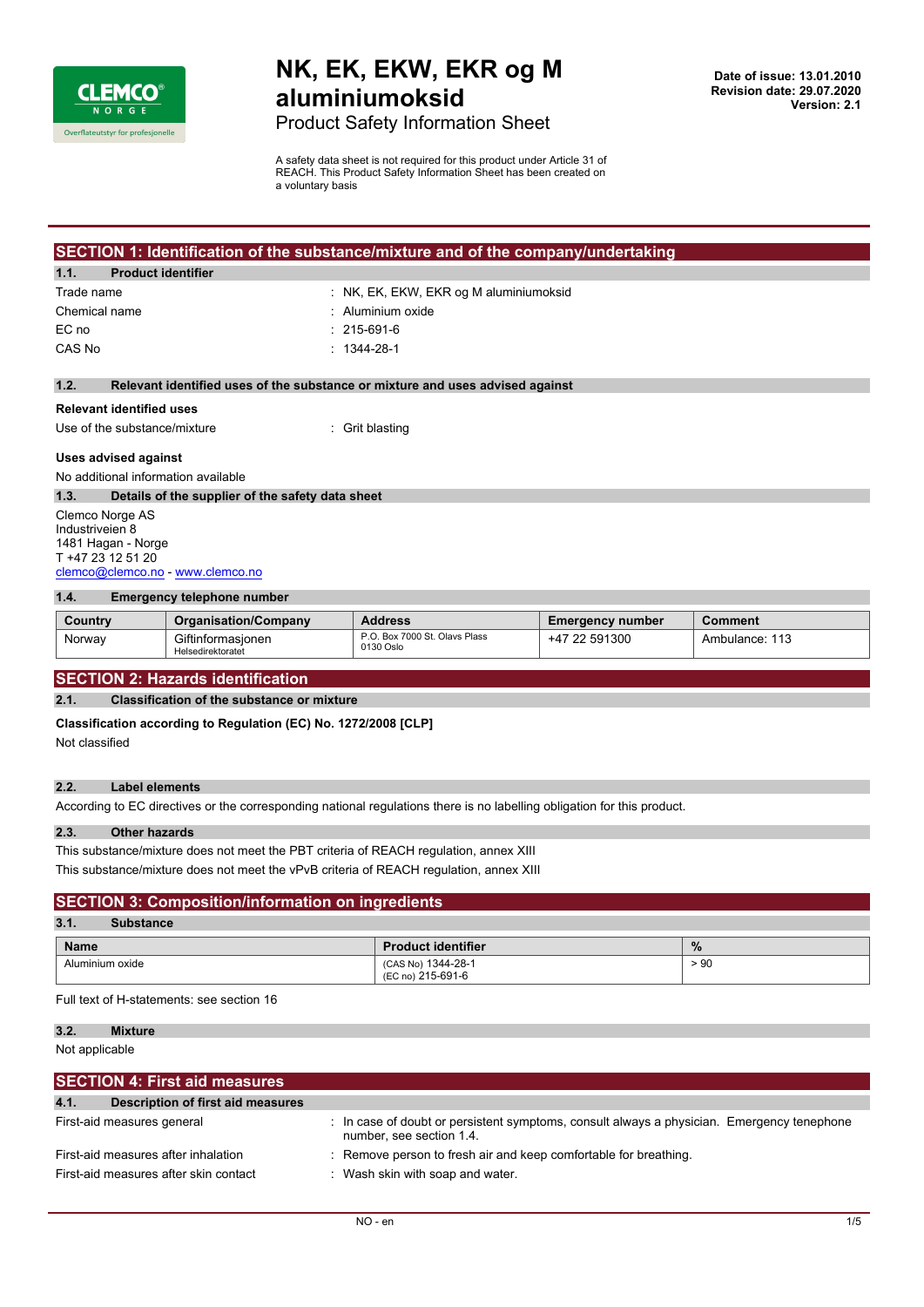Product Safety Information Sheet

|                                                    |                                                                            | A safety data sheet is not required for this product under Article 31 of REACH. This Product Safety Information Sheet has been created on a voluntary basis |
|----------------------------------------------------|----------------------------------------------------------------------------|-------------------------------------------------------------------------------------------------------------------------------------------------------------|
| First-aid measures after eye contact               | and easy to do. Continue rinsing.                                          | : IF IN EYES: Rinse cautiously with water for several minutes. Remove contact lenses, if present                                                            |
| First-aid measures after ingestion                 | you feel unwell.                                                           | Rinse mouth. Give water to drink. Do not induce vomiting. Call a poison center or a doctor if                                                               |
| 4.2.                                               | Most important symptoms and effects, both acute and delayed                |                                                                                                                                                             |
| Symptoms/injuries after inhalation                 | : Dust : May cause respiratory irritation.                                 |                                                                                                                                                             |
| Symptoms/injuries after eye contact                | : Dust may irritate eyes mechanically.                                     |                                                                                                                                                             |
| 4.3.                                               | Indication of any immediate medical attention and special treatment needed |                                                                                                                                                             |
| Treat symptomatically.                             |                                                                            |                                                                                                                                                             |
| <b>SECTION 5: Firefighting measures</b>            |                                                                            |                                                                                                                                                             |
| 5.1.<br><b>Extinguishing media</b>                 |                                                                            |                                                                                                                                                             |
| Suitable extinguishing media                       |                                                                            | : If there is a fire close by, use suitable extinguishing agents.                                                                                           |
| Unsuitable extinguishing media                     | : Do not use straight streams.                                             |                                                                                                                                                             |
| 5.2.                                               | Special hazards arising from the substance or mixture                      |                                                                                                                                                             |
| Fire hazard                                        | : Non flammable.                                                           |                                                                                                                                                             |
| 5.3.<br><b>Advice for firefighters</b>             |                                                                            |                                                                                                                                                             |
| Protection during firefighting                     |                                                                            | : Do not enter fire area without proper protective equipment, including respiratory protection.                                                             |
| <b>SECTION 6: Accidental release measures</b>      |                                                                            |                                                                                                                                                             |
| 6.1.                                               | Personal precautions, protective equipment and emergency procedures        |                                                                                                                                                             |
| General measures                                   | Refer to section 8.                                                        | : Ventilate spillage area. Do not breathe dust. Use personal protective equipment as required.                                                              |
| 6.2.<br><b>Environmental precautions</b>           |                                                                            |                                                                                                                                                             |
| Avoid release to the environment.                  |                                                                            |                                                                                                                                                             |
| 6.3.                                               | Methods and material for containment and cleaning up                       |                                                                                                                                                             |
| Methods for cleaning up                            | : Mechanically recover the product.                                        |                                                                                                                                                             |
| Other information                                  |                                                                            | Dispose of materials or solid residues at an authorized site.                                                                                               |
| 6.4.<br>Reference to other sections                |                                                                            |                                                                                                                                                             |
| For further information refer to section 8 and 13. |                                                                            |                                                                                                                                                             |
| <b>SECTION 7: Handling and storage</b>             |                                                                            |                                                                                                                                                             |
| <b>Precautions for safe handling</b><br>7.1.       |                                                                            |                                                                                                                                                             |
| Precautions for safe handling                      | equipment. Refer to section 8.                                             | : Do not breathe dust. Ensure good ventilation of the work station. Wear personal protective                                                                |
| Hygiene measures                                   | product.                                                                   | Do not eat, drink or smoke when using this product. Always wash hands after handling the                                                                    |
| 7.2.                                               | Conditions for safe storage, including any incompatibilities               |                                                                                                                                                             |
| Storage conditions                                 | : Store in a dry place. Store in a closed container.                       |                                                                                                                                                             |
| Incompatible materials                             | : Acids.                                                                   |                                                                                                                                                             |
| 7.3.<br>Specific end use(s)                        |                                                                            |                                                                                                                                                             |
| No additional information available                |                                                                            |                                                                                                                                                             |
|                                                    | <b>SECTION 8: Exposure controls/personal protection</b>                    |                                                                                                                                                             |
| 8.1.<br><b>Control parameters</b>                  |                                                                            |                                                                                                                                                             |
| NK, EK, EKW, EKR og M aluminiumoksid (1344-28-1)   |                                                                            |                                                                                                                                                             |
| Norway                                             | Local name                                                                 | Aluminiumoksid                                                                                                                                              |
| Norway                                             | Grenseverdier (AN) (mg/m <sup>3</sup> )                                    | 10 mg/ $m3$                                                                                                                                                 |

# **8.2. Exposure controls**

| Appropriate engineering controls | Ensure good ventilation of the work station.                                                                                                                                                   |
|----------------------------------|------------------------------------------------------------------------------------------------------------------------------------------------------------------------------------------------|
| Personal protective equipment    | : During blasting an approved blast helmet/mask with compressed air supply together with<br>protection clothing and gloves must be used to protect against rebounding blast media and<br>dust. |

# **Hand protection:**

Protective gloves. Leather. EN 388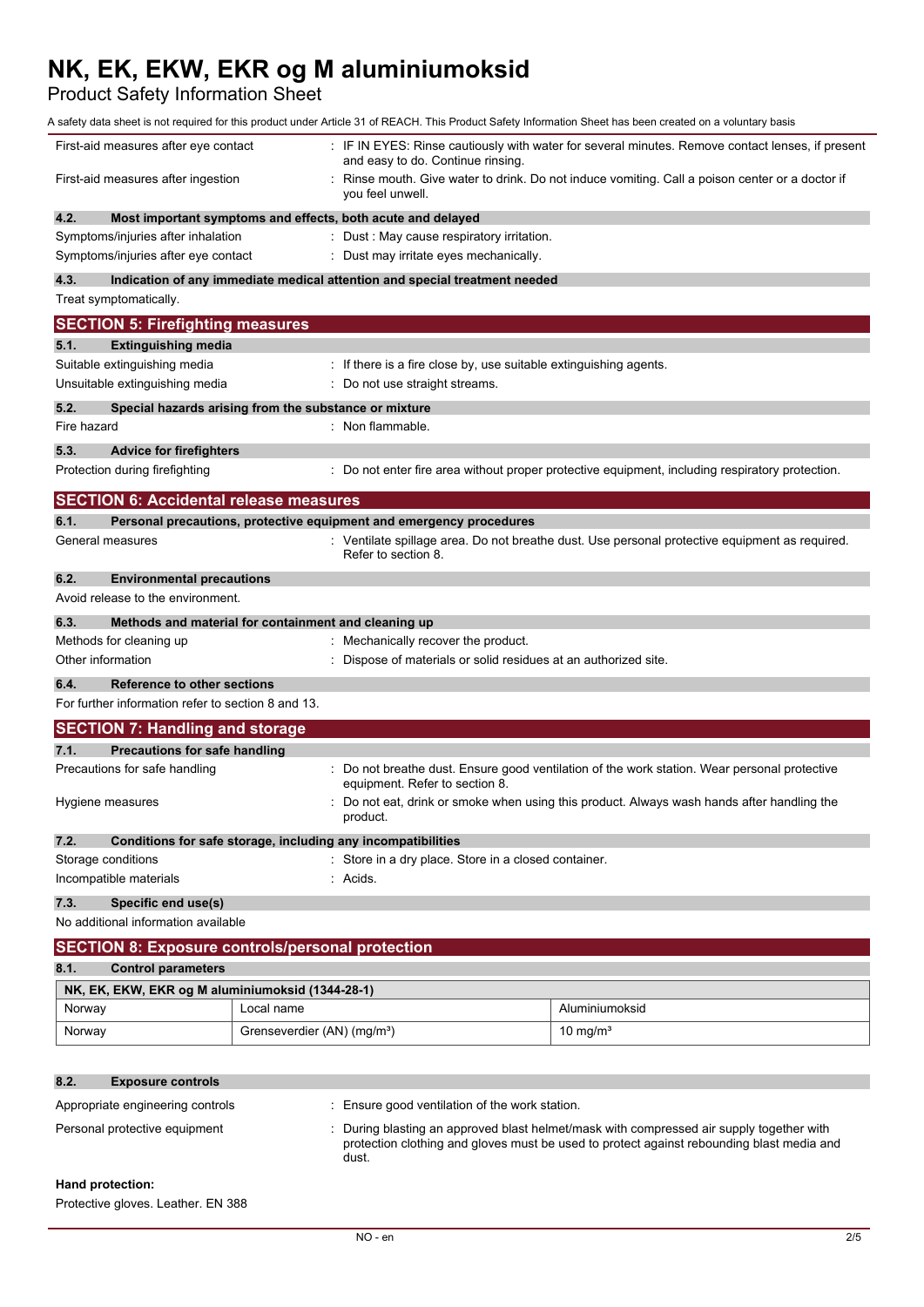Product Safety Information Sheet

A safety data sheet is not required for this product under Article 31 of REACH. This Product Safety Information Sheet has been created on a voluntary basis

#### **Eye protection:**

Chemical goggles or face shield. EN 166

#### **Skin and body protection:**

Wear suitable protective clothing

#### **Respiratory protection:**

Dust production: dust mask with filter type P2. EN 143. In case of insufficient ventilation, wear suitable respiratory equipment. EN 12083

Environmental exposure controls : Avoid release to the environment.

| <b>SECTION 9: Physical and chemical properties</b>            |                         |
|---------------------------------------------------------------|-------------------------|
| Information on basic physical and chemical properties<br>9.1. |                         |
| Physical state                                                | : Solid                 |
| Appearance                                                    | Powder.                 |
| Colour                                                        | : Various.              |
| Odour                                                         | : odourless.            |
| Odour threshold                                               | Not applicable          |
| pH                                                            | No data available       |
| Relative evaporation rate (butyl acetate=1)                   | : Not applicable        |
| Melting point                                                 | 2000 °C                 |
| Freezing point                                                | Not applicable          |
| Boiling point                                                 | : Not applicable        |
| Flash point                                                   | Not applicable          |
| Auto-ignition temperature                                     | Not applicable          |
| Decomposition temperature                                     | No data available       |
| Flammability (solid, gas)                                     | Non flammable           |
| Vapour pressure                                               | Not applicable          |
| Relative vapour density at 20 °C                              | Not applicable          |
| Relative density                                              | : No data available     |
| Density                                                       | $3,9$ g/cm <sup>3</sup> |
| Solubility                                                    | Insoluble in water.     |
| Log Pow                                                       | No data available       |
| Viscosity, kinematic                                          | Not applicable          |
| Viscosity, dynamic                                            | Not applicable          |
| <b>Explosive properties</b>                                   | : Not explosive.        |
| Oxidising properties                                          | Non flammable.          |
| <b>Explosive limits</b>                                       | : Not applicable        |
| 9.2.<br><b>Other information</b>                              |                         |

No additional information available

# **SECTION 10: Stability and reactivity**

**10.1. Reactivity**

The product is non-reactive under normal conditions of use, storage and transport.

| 10.2. | <b>Chemical stability</b>                                               |
|-------|-------------------------------------------------------------------------|
|       | Stable under normal conditions.                                         |
| 10.3. | <b>Possibility of hazardous reactions</b>                               |
|       | No dangerous reactions known under normal conditions of use.            |
| 10.4. | <b>Conditions to avoid</b>                                              |
|       | None under recommended storage and handling conditions (see section 7). |

# **10.5. Incompatible materials**

Strong acids.

### **10.6. Hazardous decomposition products**

Under normal conditions of storage and use, hazardous decomposition products should not be produced.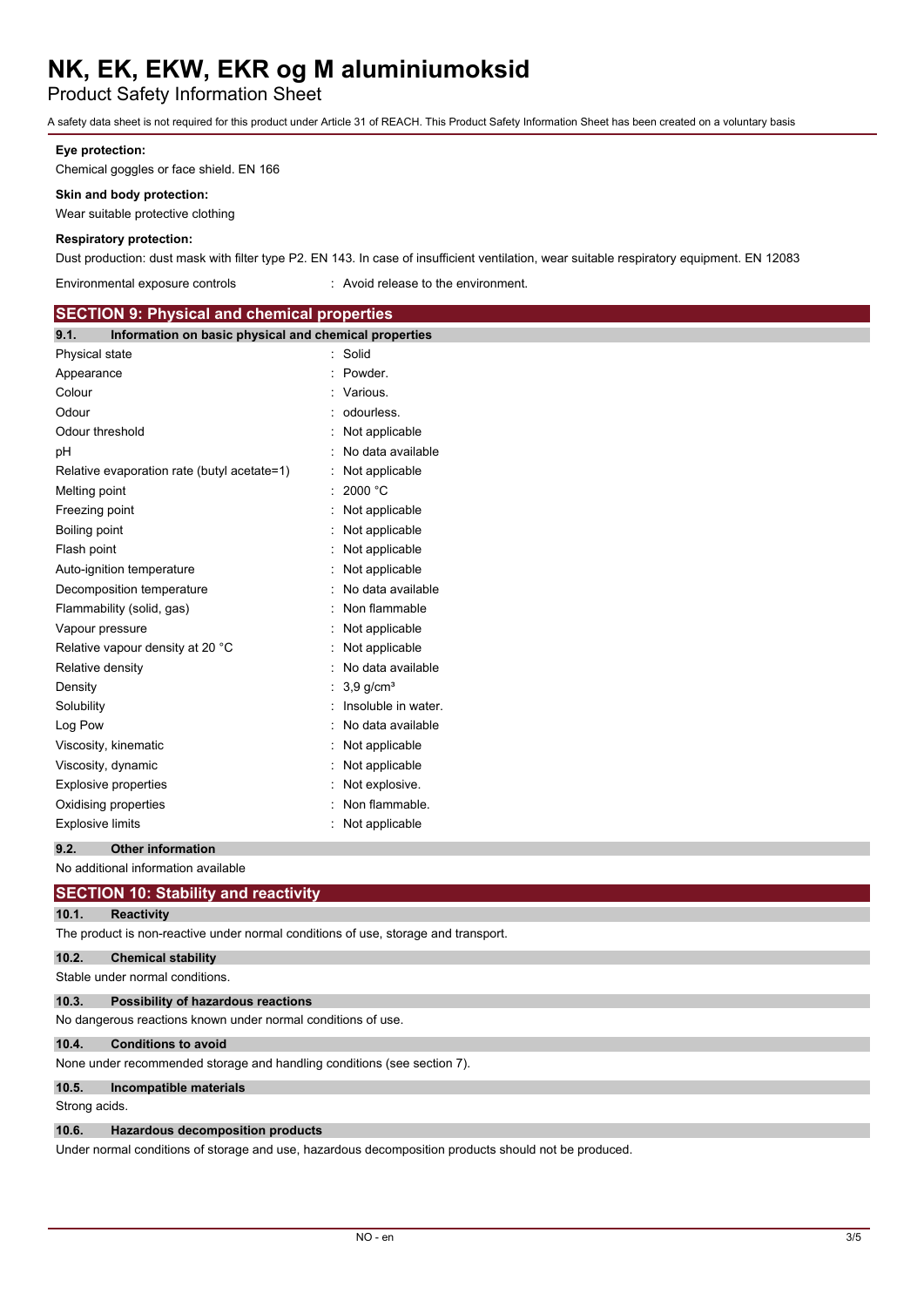Product Safety Information Sheet

A safety data sheet is not required for this product under Article 31 of REACH. This Product Safety Information Sheet has been created on a voluntary basis

# **SECTION 11: Toxicological information**

| Information on toxicological effects<br>11.1.         |                                                                                              |
|-------------------------------------------------------|----------------------------------------------------------------------------------------------|
| Acute toxicity                                        | : Not classified (Based on available data, the classification criteria are not met)          |
| Skin corrosion/irritation                             | : Not classified (Based on available data, the classification criteria are not met)          |
| Additional information                                | : Dust may irritate the skin in a mechanical way                                             |
| Serious eye damage/irritation                         | : Not classified (Based on available data, the classification criteria are not met)          |
| Additional information                                | : Dust may irritate eyes mechanically                                                        |
| Respiratory or skin sensitisation                     | : Not classified (Based on available data, the classification criteria are not met)          |
| Germ cell mutagenicity                                | : Not classified (Based on available data, the classification criteria are not met)          |
| Carcinogenicity                                       | : Not classified (Based on available data, the classification criteria are not met)          |
| Reproductive toxicity                                 | : Not classified (Based on available data, the classification criteria are not met)          |
| Specific target organ toxicity (single exposure)      | : Not classified (Based on available data, the classification criteria are not met)          |
| Additional information                                | : Dust from this product may cause respiratory irritation                                    |
| Specific target organ toxicity (repeated<br>exposure) | : Not classified (Based on available data, the classification criteria are not met)          |
| Aspiration hazard                                     | : Not classified (Based on available data, the classification criteria are not met)          |
| Other information                                     | Used product may contain contaminations with greater health risks than the original product. |
| <b>CECTION</b> 40. Each also links would as           |                                                                                              |

|       | <b>SECTION 12: Ecological information</b> |                                                                                                                            |
|-------|-------------------------------------------|----------------------------------------------------------------------------------------------------------------------------|
| 12.1. | <b>Toxicity</b>                           |                                                                                                                            |
|       | Ecology - general                         | : The product is not considered harmful to aquatic organisms nor to cause long-term adverse<br>effects in the environment. |

| Persistence and degradability<br>12.2.                                                 |                                               |  |
|----------------------------------------------------------------------------------------|-----------------------------------------------|--|
| NK, EK, EKW, EKR og M aluminiumoksid (1344-28-1)                                       |                                               |  |
| Persistence and degradability<br>Not relevant. Inorganic substance.                    |                                               |  |
| 12.3.<br><b>Bioaccumulative potential</b>                                              |                                               |  |
| NK, EK, EKW, EKR og M aluminiumoksid (1344-28-1)                                       |                                               |  |
| Bioaccumulative potential                                                              | No bioaccumulation.                           |  |
| 12.4.<br><b>Mobility in soil</b>                                                       |                                               |  |
| NK, EK, EKW, EKR og M aluminiumoksid (1344-28-1)                                       |                                               |  |
| Ecology - soil                                                                         | Insoluble in water. Substance sinks in water. |  |
| 12.5.<br><b>Results of PBT and vPvB assessment</b>                                     |                                               |  |
| NK, EK, EKW, EKR og M aluminiumoksid (1344-28-1)                                       |                                               |  |
| This substance/mixture does not meet the PBT criteria of REACH regulation, annex XIII  |                                               |  |
| This substance/mixture does not meet the vPvB criteria of REACH requlation, annex XIII |                                               |  |

### **12.6. Other adverse effects**

No additional information available

| <b>SECTION 13: Disposal considerations</b> |                                                                                                                                                                    |  |
|--------------------------------------------|--------------------------------------------------------------------------------------------------------------------------------------------------------------------|--|
| 13.1.<br>Waste treatment methods           |                                                                                                                                                                    |  |
| Waste treatment methods                    | : Non hazardous waste. If recycling is not possible, eliminate in accordance with local valid<br>waste disposal regulations.                                       |  |
| Additional information                     | : Used product can be hahazardous waste.                                                                                                                           |  |
| European List of Waste (LoW) code          | $\pm$ 12 01 16 <sup>*</sup> - waste blasting material containing dangerous substances<br>12 01 17 - waste blasting material other than those mentioned in 12 01 16 |  |

# **SECTION 14: Transport information**

| In accordance with ADR / RID / IMDG / IATA / ADN |  |  |
|--------------------------------------------------|--|--|
|                                                  |  |  |

| <b>ADR</b>                       | <b>IMDG</b>   | <b>IATA</b>   | <b>ADN</b>    | <b>RID</b>    |
|----------------------------------|---------------|---------------|---------------|---------------|
| 14.1.<br>UN number               |               |               |               |               |
| Not regulated                    | Not regulated | Not regulated | Not regulated | Not regulated |
| 14.2.<br>UN proper shipping name |               |               |               |               |
| Not regulated                    | Not regulated | Not regulated | Not regulated | Not regulated |